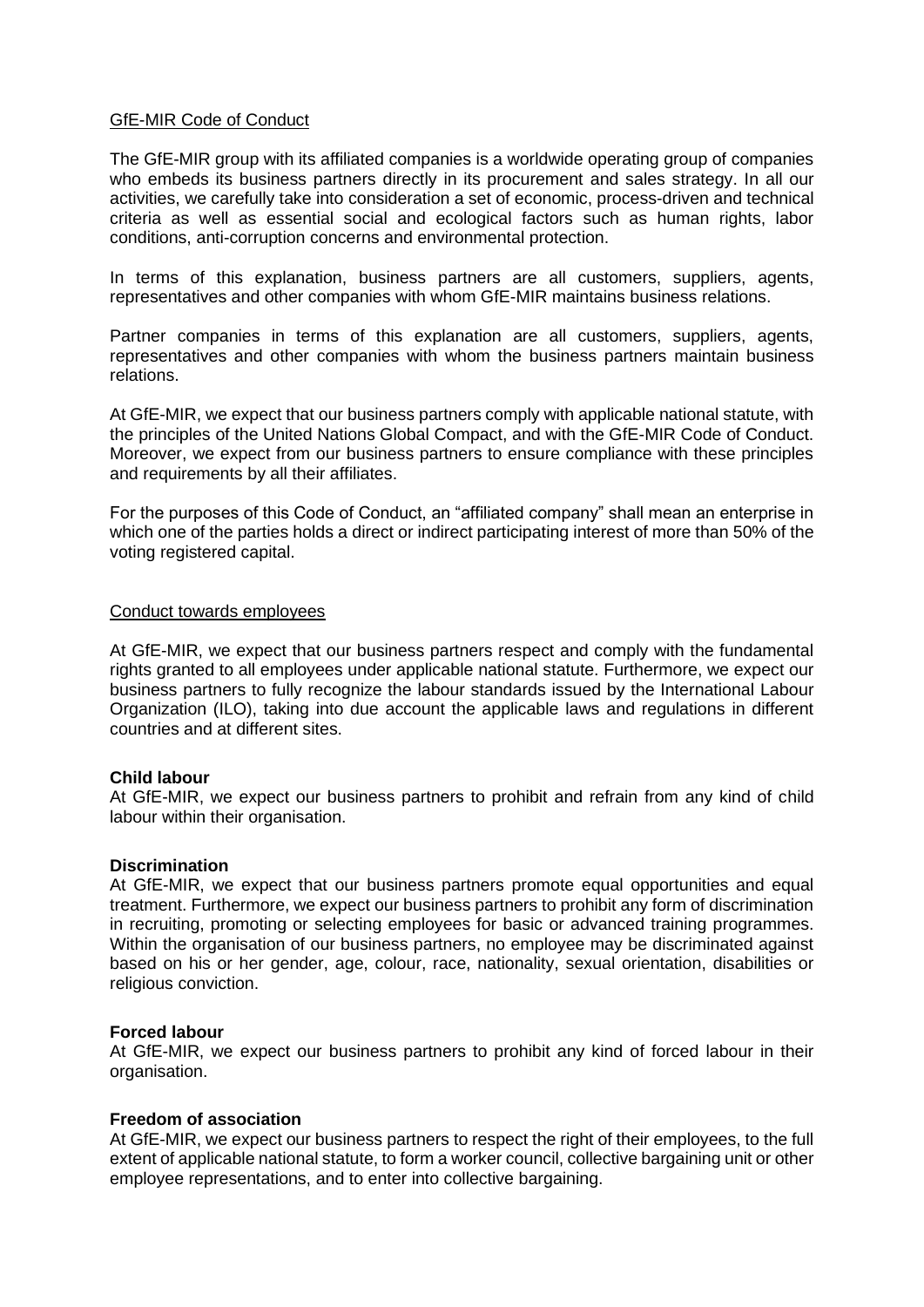# **Remuneration and working time**

At GfE-MIR, we expect our business partners to fully comply with applicable national statute on working time and remuneration.

### Occupational health and safety

At GfE-MIR, we expect our business partners to fully comply with applicable national statute governing health and safety at work. Furthermore, our business partners are expected to establish and maintain an appropriate occupational health and safety management system.

### Environmental protection

At GfE-MIR, we expect our business partners to comply with all applicable national laws, regulations and standards to protect the environment. Our business partners are expected to establish and maintain a suitable environmental management system (e.g., in accordance with ISO 14001) to minimize environmental impact and hazards, and to improve environmental protection in their everyday operations.

### Conduct in business environment

# **Prohibition of corruption and bribery**

At GfE-MIR, we expect our business partners to have zero-tolerance for corruption and to ensure compliance with all United Nations (UN) and Organisation for Economic Co-operation and Development (OECD) conventions against corruption, and with all governing anticorruption laws. In particular, our business partners are expected to ensure that their employees, subcontractors and agents do not offer, promise, or grant any advantages to any GfE-MIR employees or related parties with the goal of securing an order award or any other form of preferential treatment in their business transactions.

### **Preventing conflicts of interest**

In our business partners' business dealings with us, we expect our business partners to take decisions based on objective criteria only. Any factors that might influence our business partners' decisions due to private, business or other conflicts of interest must be prevented from the start. The same applies to relatives and other related parties.

### **Unrestricted competition**

At GfE-MIR, we expect our business partners to always compete in a fair manner and to comply with applicable antitrust laws and regulations. Our business partners are expected not to enter with competitors into agreements that might constitute a breach of antitrust law, nor to take advantage of any dominant market position they might hold.

### **Money laundering**

At GfE-MIR, we expect our business partners to comply with all applicable statute governing the prevention of money laundering, and not to participate in any money laundering activities.

### **Conflict Minerals**

At GfE-MIR we expect our business partners to use all efforts to comply with international legislation and practice and not purchase and/or process any minerals originating from conflict areas (i.e. Congo). GfE-MIR does not directly purchase any minerals from conflict areas and undertakes all efforts to also not do this indirectly.